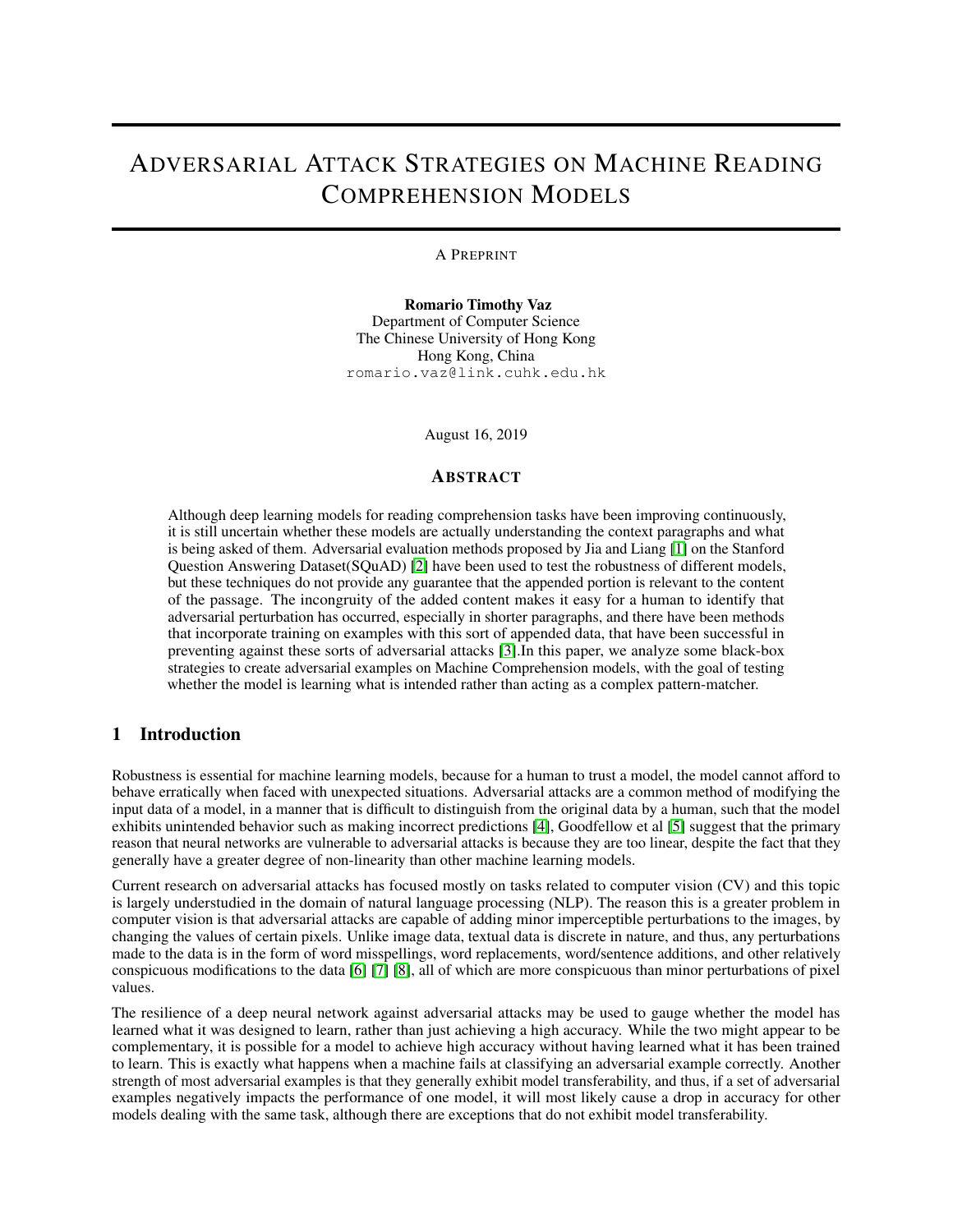Article: : Super Bowl 50

Paragraph: Peyton Manning became the first quarterback ever to lead two different teams to multiple Super Bowls. He is also the oldest quarterback ever to play in a Super Bowl at age 39. The past record was held by John Elway, who led the Broncos to victory in Super Bowl XXXIII at age 38 and is currently Denver's Executive Vice President of Football Operations and General Manager Quarterback Jeff Dean had jersey number 37 in Champ Bowl XXXIV

Question: What is the name of the quarterback who was 38 in Super Bowl XXXIII? Original Prediction: *John Elway*

Prediction under adversary: *Jeff Dean*

Figure 1: An example of an adversarial example by Jia and Liang [\[1\]](#page-11-0) created with the AddSent method, that successfully causes the model to make an incorrect prediction.

With regards to machine comprehension models, we focus on the SQuAD 1.1 dataset [\[2\]](#page-11-1), which consists of Wikipedia articles based on several topics, accompanied by a few questions, where the answer to the question is guaranteed to be a span within the paragraph. The most renowned approaches towards generating adversarial examples for SQuAD are AddSent and AddAny [\[1\]](#page-11-0) (Figure 1).

AddSent creates a copy of the question and replaces nouns and adjectives with antonyms using WordNet [\[9\]](#page-11-8), and replaces named entities and numbers with the closest words in the GloVe word vector space [\[10\]](#page-12-0). A fake answer is generated using NER and POS tags from Stanford CoreNLP [\[11\]](#page-12-1), and then the question is transformed into a statement using some predefined rules, after which crowdsourcing is done for grammar checking. The ultimate result is a sentence that is syntactically similar to the question, which is then appended to the end of the original paragraph (or the beginning). This method has been shown to drop accuracy by more than 50% even on state-of-the-art models, during the time that the method was created. The latest state-of-the-art models like BERT [\[12\]](#page-12-2), are increasingly more robust to these attacks, but still face a drop in accuracy of up to 30%.

AddAny appends a sequence of words to the end of the context paragraph by greedily choosing words that result in decreased softmax probabilities of the model. While AddAny is also very successful, it is not designed to be inconspicuous to a human viewer, and thus, a human reading the context paragraph would be capable of identifying that the paragraph had been modified because the appended material is merely a sequence of words with no sentence structure.

While AddSent is a brilliant method for identifying flawed language understanding by models, the sentence that has been added is not constrained to fit the context paragraph cohesively, and as a result, it often sticks out from the context paragraph as being unrelated to the context, despite being successful at fooling the model. In this paper, we present manual and automated techniques to alter context paragraphs, in order to lower the accuracy scores of models, with the hope that the ideas in these methods could be used to evaluate the extent to which machine comprehension models understand the context paragraph and what is being asked of them by the accompanying questions, and to thus motivate the development of even more powerful and robust NLP models. Furthermore, we examine why these adversarial attacks are so successful and what is lacking in current question answering models.

# 2 Methodology

The dataset was collected from the SQuAD website <sup>[1](#page-1-0)</sup>. The accuracy is measured using two metrics: Exact Match (EM) and F1 score.

The rationale behind the adversarial modifications to the paragraphs was that the tendency of the models to perform pattern-matching rather than context understanding had to be tackled. For this, several methods were attempted on two models that have achieved high scores on the SQuAD dataset: BERT [\[12\]](#page-12-2) and R-NET [\[13\]](#page-12-3). The reasons for using these models was that both of them were, at one point, the state-of-the-art model on the SQuAD leaderboard, yielding the best score, but they both use a different type of architecture that can be used to highlight the merits and weaknesses of each type of architecture with regards to what depth of understanding the models reach with reference to the machine comprehension task. BERT uses the self-attention based Transformer architecture [\[14\]](#page-12-4) and R-NET uses a simpler bi-directional GRU-based [\[15\]](#page-12-5) model with attention.

The methods that were used involved Paragraph Paraphrasing, Question Paraphrasing, and different strategies to add irrelevant information to the paragraphs in order to trick the model into choosing the answer from the appended

<span id="page-1-0"></span><sup>1</sup> <https://rajpurkar.github.io/SQuAD-explorer/>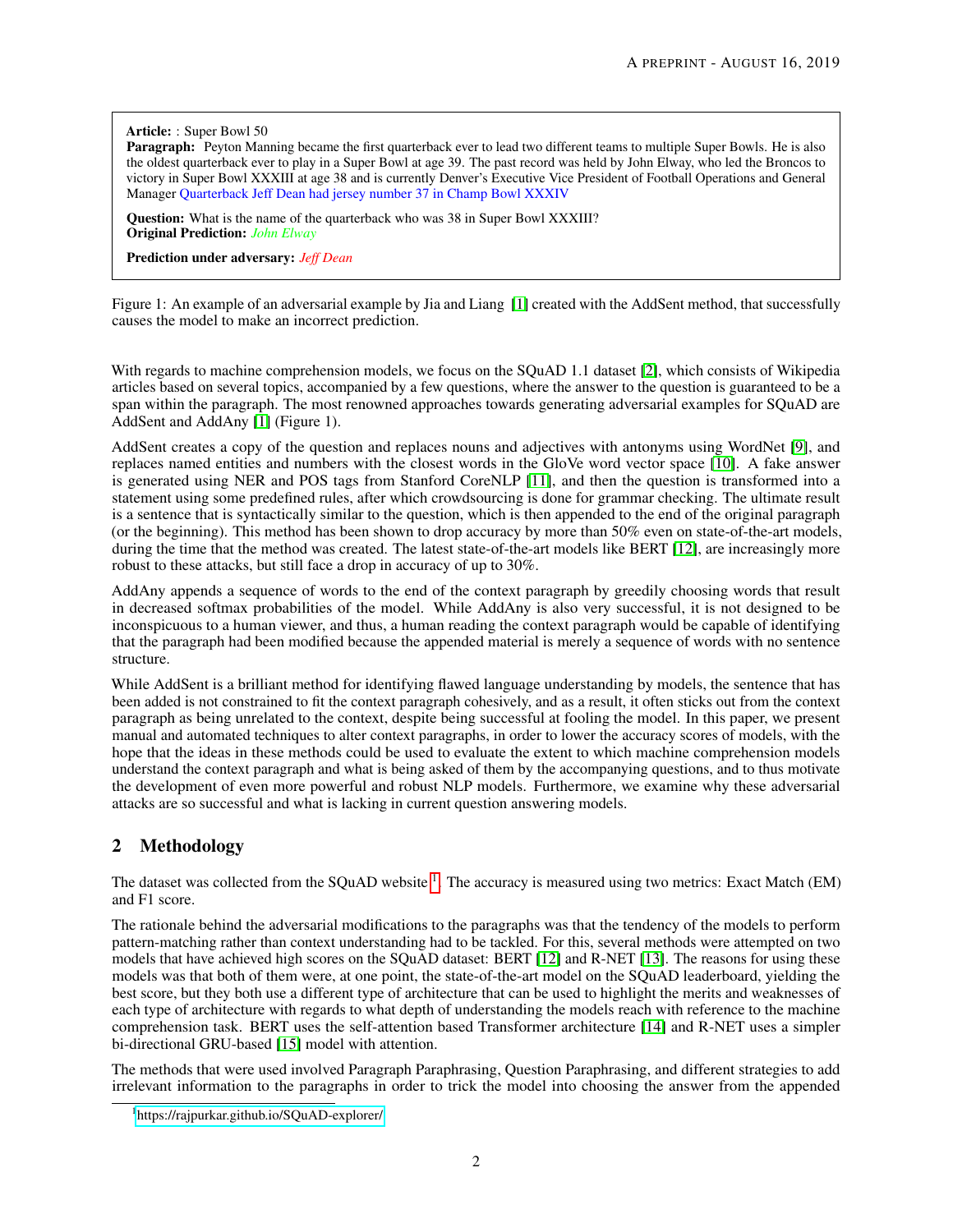sentences, in a manner similar to AddSent, but with some fundamental differences, namely ensuring that the context of the appended sentence matches the existing paragraph.

## 2.1 Paraphrasing context paragraphs

The context paragraph is paraphrased using both manual and automated methods. The paraphrase could be done on the entire paragraph, or it could be limited to the sentences which are known to contain the answer to the accompanying question.

The standard evaluation metrics of SQuAD, namely EM and F1, are not used to evaluate the performance of the model under this modified dataset because the model answers are not guaranteed to match the original ground truth answers, due to the fact that the words used in the context paragraph might have changed during the paraphrasing.

# 2.2 Paraphrasing the questions

In this method, the questions are paraphrased manually, so that the syntax of the question is as different as possible from the syntax of the sentence that contains the answer. In addition, wherever possible, the question word (who, what, why, which, where, how) is replaced with another question word, so as to trick the model into looking for some information that corresponds to how the replaced question word is conventionally used. For example, *"Where did Martin Luther go to school?"* can be paraphrased as *"Which place of higher learning did Martin Luther attend?"*.

# 2.3 Adding irrelevant information to the paragraphs

This method is similar to AddSent in that some sentence that resembles the syntax of the question, is added to the context paragraph. The content of the additional sentence must be devised in such a way that it neither affirms nor contradicts anything that has been stated in the paragraph. However, unlike AddSent which appends sentences that generally have no connection to the paragraph, the sentences added in this method are constrained to be congruous with the context of the paragraph, notwithstanding the fact that the information that is presented within the appended sentences is ultimately irrelevant to the paragraph. For instance, the question *"In the encoding of mathematical objects, what is the way in which integers are commonly expressed?"* can be converted to the statement *"In the encoding of mathematical objects, the way in which integers are commonly expressed is different from how humans express them."*, which is added to the position in the paragraph where it best fits without appearing conspicuously absurd. Generally, this method does not require any domain knowledge, and can be formulated merely by reading the context paragraph and question. The only requirements are that the added sentence is as similar as possible in syntax with the accompanying question, and that the added sentence does not contain the answer, and that it does not contradict the correct answer. There are several ways to do this, and these methods are further elaborated in section 3.3.3.

# 3 Experiments

# 3.1 Models

The Tensorflow [\[16\]](#page-12-6) implementations of BERT and R-Net models were both obtained from Github. The available R-NET model is already trained and can be readily used on SQuAD. This implementation achieves an EM score of 71.07 and F1 score of 79.51 on the official development set. The pre-trained BERT model was available, which had to be fine-tuned on the SQuAD dataset, after which it was ready to use. It had an EM score of 81.25 and F1 score of 88.41 on the official development sets.

# 3.2 AddSent

The models were tested with AddSent using the official modified dataset by Jia and Liang [\[1\]](#page-11-0). The results obtained (Table 1) are fairly consistent with that of the original paper.

# 3.3 Main Experiments

# 3.3.1 Paraphrasing context paragraphs

A small sample of context paragraphs from the SQuAD dataset were paraphrased. The sample consisted of 40 paragraphs, 20 of which were manually paraphrased, and 20 of which were paraphrased using the online services QuillBot [\[17\]](#page-12-7) and Paraphrasing Tool [\[18\]](#page-12-8), and Paraphrase Online [\[19\]](#page-12-9). The manual paraphrases were attempted with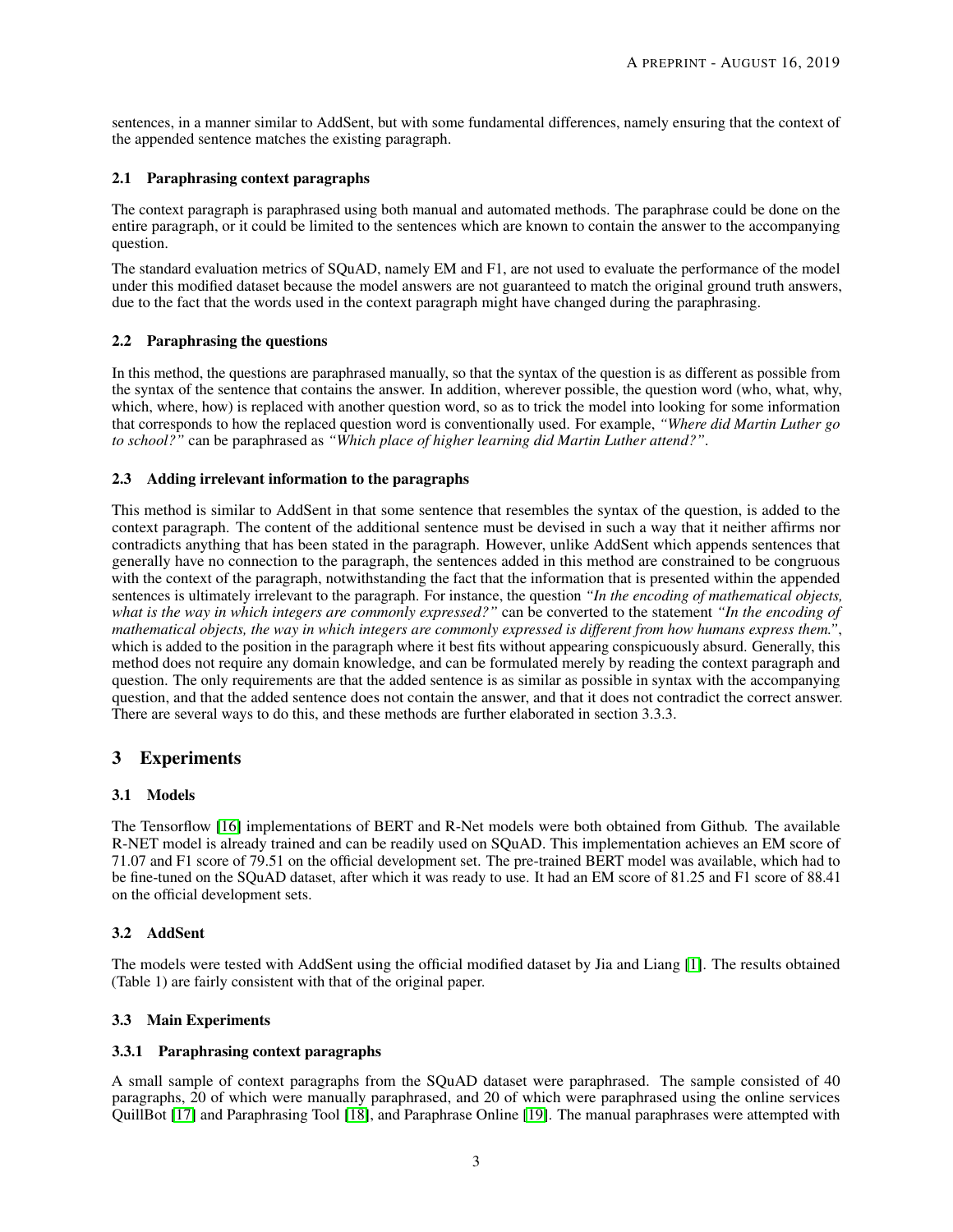| Model Performance on AddSent |         |                                    |                                                  |             |
|------------------------------|---------|------------------------------------|--------------------------------------------------|-------------|
| Model                        | EM      | Score $\mid$ EM Score on $\mid$ F1 | Score                                            | F1 Score on |
|                              | on      |                                    | Original the adversar- on Original the adversar- |             |
|                              | Dataset | ial AddSent                        | Datase                                           | ial AddSent |
|                              |         | Dataset                            |                                                  | Dataset     |
| R-NET                        | 70.60   | 39.70                              | 78.55                                            | 45.81       |
| <b>BERT</b>                  | 80.90   | 53.60                              | 88.28                                            | 59.96       |

Table 1: The accuracies of the models under the original and adversarially modified datasets of AddSent provided by Robin Jia and Percy Liang.

# Article: : Martin Luther

Original Paragraph: Luther taught that salvation and subsequently eternal life is not earned by good deeds but is received only as a free gift of God's grace through faith in Jesus Christ as redeemer from sin. His theology challenged the authority and office of the Pope by teaching that the Bible is the only source of divinely revealed knowledge from God and opposed sacerdotalism by considering all baptized Christians to be a holy priesthood. Those who identify with these, and all of Luther's wider teachings, are called Lutherans even though Luther insisted on Christian or Evangelical as the only acceptable names for individuals who professed Christ.

Paraphrased Paragraph: Luther propagated the idea that redemption and afterward perpetual life is not received by good actions but is established only as a gratuitous gift of God's grace through confidence in Jesus Christ as liberator from immorality. His theology refuted the superior status and office of the Pope by instructing people that the only source of divinely revealed knowledge from God is from the Bible, and he was against sacerdotalism by accepting every baptized Christian as a holy priest. People who relate to these principles, and all of Luther's wider pedagogy, are referred to as Lutherans even though Luther maintained that Christian or Evangelical as the only suitable names for people who acknowledged Christ.

Figure 2: Simple paraphrase that does not alter the sentence structure significantly.

differing complexities of paraphrase. Some paraphrases were fairly standard, i.e. changing many words to their synonyms and using slightly different sentence structures (Figure 2), while others were more complicated, changing words to highly obscure synonyms, and rephrasing using different sentence structures, particularly for the sentences that contained the answers to the questions associated with the context paragraph (Figure 3).

The evaluation was done manually, as the EM and F1 scores cannot give an accurate representation of model accuracy if the words used in the answers are different. In order to perform manual evaluation, a simple percentage-based metric was used, which is more lenient than the F1 score. To evaluate the answer, the model answer was analyzed and compared with the ground truth answer. If the answers were synonymous to each other, or if the answers differed, but the model's answer could still be construed as correct given the possibly modified semantics of the context paragraph after the paraphrase, the model's answer is considered correct. The R-NET model faces an approximately 2% decrease in accuracy under this adversarial dataset, while the BERT model only faces a roughly  $1\%$  decrease in accuracy. The results were calculated over the questions from both the manually paraphrased paragraphs and the automatically

## Article: : Martin Luther

Original Paragraph: Martin Luther's translation of the Bible into the vernacular (instead of Latin) made it more accessible, which had a tremendous impact on the church and German culture. It fostered the development of a standard version of the German language, added several principles to the art of translation, and influenced the writing of an English translation, the Tyndale Bible. His hymns influenced the development of singing in churches. His marriage to Katharina von Bora set a model for the practice of clerical marriage, allowing Protestant clergy to marry.

Paraphrased Paragraph: His translation of the Bible into the local dialects (as opposed to Latin) offered more people with the opportunity to read it, which impacted the Church and German culture tremendously. It was instrumental for the creation of a standard version of German, and augmented the art of translation with several new concepts, and further affected the development of the English translation, which came to be known as the Tyndale Bible. His hymns shaped the development of hymn-chanting in churches. His marriage to Katharina von Bora laid a model for clerical marriage practice, permitting the marriage of Protestant clergy.

Figure 3: A paraphrase that makes some alteration to the sentence structure, while ultimately retaining the original meaning of the paragraph.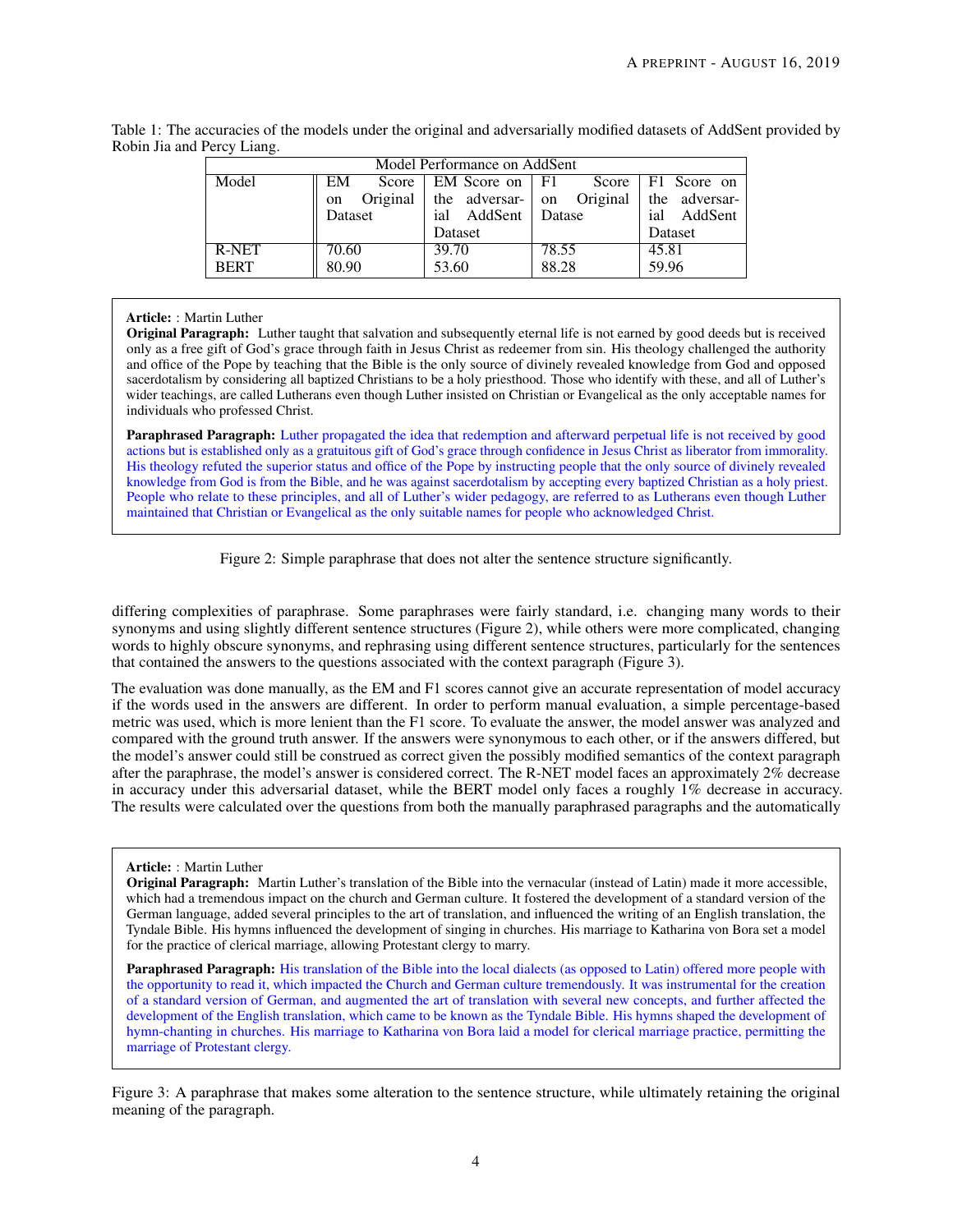paraphrased paragraphs. However, both the manual and automated paraphrase techniques seem to yield similar drops in accuracy.

Both models only face a very slight decrease in accuracy when the context paragraphs are paraphrased, which is expected given that the meanings of the words in the paragraphs should be reasonably captured with their embedding layers. R-NET uses the GLoVe embeddings [\[10\]](#page-12-0), which are not dependent on context, but nevertheless, it is able to answer most questions correctly and only faces a 2% drop in accuracy in a sample with a mixture of simple and complex paraphrases. BERT on the other hand, is even more robust to this type of attack, which can be attributed to its context-dependent embeddings, as well as its more complex architecture.

Table 2: The percentage accuracies of the models, computed by manually judging whether the model output was acceptable, under the original samples and adversarially modified samples which consist of paraphrased paragraphs.

| Model Performance when paraphrasing context paragraphs |                      |              |  |
|--------------------------------------------------------|----------------------|--------------|--|
| Model                                                  | $O$ riginal sam- $ $ | Samples with |  |
|                                                        | ples                 | paraphrased  |  |
|                                                        |                      | context      |  |
|                                                        |                      | paragraphs   |  |
| R-NET                                                  | 77.23                | 75.05        |  |
| <b>BERT</b>                                            | 85.53                | 84.38        |  |

## 3.3.2 Paraphrasing questions

The original questions of a small sample of the dataset were paraphrased manually. This sample consisted of 30 context paragraphs, each with 4-5 accompanying questions. Figure 4 shows an example of how these paraphrases were created. The method tried to alter the syntax so that it did not resemble the actual answer, and wherever possible, replace question words, and rephrase the question accordingly to retain its grammatical correctness (as long as the meaning did not change). When tested on this adversarial data The EM score of R-NET drops by about 11 points and its F1 score drops by 12 points. BERT, on the other hand, actually sees an increase in its accuracy. It faces a roughly 0.1 point increase in its EM score and a roughly 0.3 point increase in its F1. Interestingly, in the BERT model, some questions that it had initially answered wrongly, were answered correctly after paraphrasing the question, and overall, it seems quite robust to this kind of adversarial attack. It should be noted, however, that there is no single way to paraphrase a sentence, and that the quality of paraphrasing and its effect on a model will differ depending on the paraphrase. As long as the above-mentioned general guidelines are followed when creating a paraphrase, the model accuracy should drop for models with attention-based architectures that use recurrent units like Gated Recurrent Units (GRUs) [\[15\]](#page-12-5) or Long Short-Term Memory Units (LSTMs) [\[20\]](#page-12-10).

The idea behind using this method was to force the model to focus on some other part of the text besides the answer, by changing the structure of the question and changing the interrogative pronoun wherever possible. The reason for its success on R-NET could be attributed to the pattern-matching nature of its simpler attention-based recurrent architecture. This could explain why it differentiates questions like "*How early did Luther say he had to awaken every day?*" and "*When was Luther made to get out of bed every day?*" from Figure 4 and makes the predictions "*four*" and "*1501*" respectively. The word "*when*" is probably forcing it to look for a date. The reason BERT does not face the same vulnerability could be because of its self-attention based architecture, which explains how it is able to identify that questions like "*Which company owns ABC?*" and "*Who owns ABC?*" are asking for the same answer.

Table 3: The accuracies of the models under the original samples and adversarially modified samples with paraphrased questions.

| Model Performance when paraphrasing questions |        |        |                                                                      |        |
|-----------------------------------------------|--------|--------|----------------------------------------------------------------------|--------|
| Model                                         |        |        | EM Score on $\mid$ EM Score on $\mid$ F1 Score on $\mid$ F1 Score on |        |
|                                               |        |        | original sam- the adversarial   original sam- the adversarial        |        |
|                                               | ple    | sample | ple                                                                  | sample |
| R-NET                                         | 73.671 | 62.308 | 84.718                                                               | 72.256 |
| <b>BERT</b>                                   | 74.117 | 74.231 | 84.759                                                               | 85.084 |

## 3.3.3 Addition of irrelevant information into the context paragraph

Besides AddSent, this method was the most effective in lowering model accuracy out of all the methods we tried. The simplistic nature of the questions in the SQuAD dataset are exploited to generate noisy statements within the passage,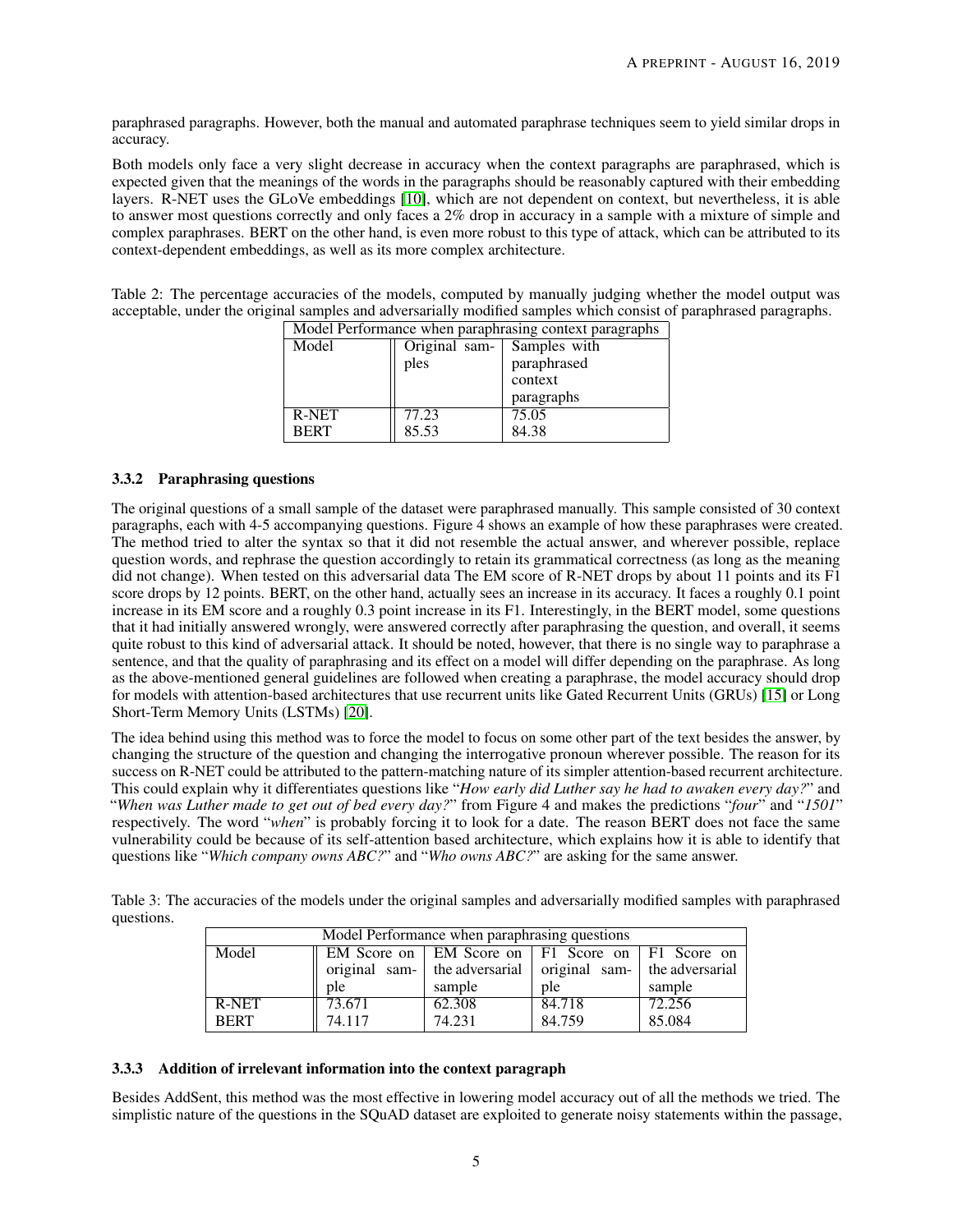| Article: : Martin Luther<br><b>Original Paragraph:</b> In 1501, at the age of 19, he entered the University of Erfurt, which he later described as a beerhouse<br>and whorehouse. He was made to wake at four every morning for what has been described as "a day of rote learning and often<br>wearying spiritual exercises." He received his master's degree in 1505. |                                                                                                                             |  |  |  |
|-------------------------------------------------------------------------------------------------------------------------------------------------------------------------------------------------------------------------------------------------------------------------------------------------------------------------------------------------------------------------|-----------------------------------------------------------------------------------------------------------------------------|--|--|--|
| <b>Question:</b> Where did Martin Luther go to school?                                                                                                                                                                                                                                                                                                                  | <b>Question:</b> Which place of higher learning did Martin<br>Luther attend?                                                |  |  |  |
| <b>Model Prediction:</b> University of Erfurt                                                                                                                                                                                                                                                                                                                           | <b>Model Prediction:</b> rote                                                                                               |  |  |  |
| <b>Question:</b> How did Luther describe the University of<br>Erfurt?                                                                                                                                                                                                                                                                                                   | <b>Question:</b> What was Luther's description of the Univer-<br>sity of Erfurt?                                            |  |  |  |
| <b>Model Prediction:</b> as a beerhouse and whorehouse                                                                                                                                                                                                                                                                                                                  | <b>Model Prediction:</b> as a beerhouse and whorehouse                                                                      |  |  |  |
| <b>Question:</b> How early did Luther say he had to awaken<br>every day?                                                                                                                                                                                                                                                                                                | <b>Ouestion:</b><br>When was Luther made to get out of bed<br>every day?                                                    |  |  |  |
| <b>Model Prediction:</b> four                                                                                                                                                                                                                                                                                                                                           | <b>Model Prediction: 1501</b>                                                                                               |  |  |  |
| <b>Question:</b> How did Luther describe his learning at the<br>university?                                                                                                                                                                                                                                                                                             | <b>Question:</b> What was Luther's impression of the learning<br>at the institute of higher learning that he was attending? |  |  |  |
| <b>Model Prediction:</b> a day of rote learning and often<br><i>wearying spiritual exercises</i>                                                                                                                                                                                                                                                                        | <b>Model Prediction:</b> a day of rote learning and often<br>wearying spiritual exercises                                   |  |  |  |
| <b>Question:</b> In what year did Luther get his degree?                                                                                                                                                                                                                                                                                                                | <b>Question:</b> When was Luther's degree conferred to him?                                                                 |  |  |  |
| <b>Model Prediction: 1505</b>                                                                                                                                                                                                                                                                                                                                           | <b>Model Prediction: 1505</b>                                                                                               |  |  |  |

Figure 4: An example of question paraphrasing, and the result of this example on R-NET's predictions.

which act as distractors for the model, attempting to compel it to choose the answer from an appended sentence. Some patterns of generating questions are more effective than others. We attempted to add irrelevant information to the context paragraphs using two main methods.

Question word substitution patterns Questions that use the word *what* make up almost 50% of the questions in the SQuAD dev set. The pattern that exploits this type of questions involves converting the question to a declarative statement, keeping as much of the original syntax and vocabulary as possible, and substituting the answer with an abstract concept or description as the object of this declarative sentence. For example, in a question about computational complexity theory, the question "*What are the two simple word responses to a decision problem?*" has an answer "*yes or no*". This answer is found in this sentence from the paragraph: "*A decision problem is a special type of computational problem whose answer is either yes or no, or alternately either 1 or 0.*" In order to use it to create an adversarial statement, this question is turned into the statement: "*The two simple word responses to a decision problem are fairly straightforward.*", and this statement is placed before the sentence from the paragraph that contains the answer. Similarly, for other examples, some form of irrelevant information is added using this method and is placed at a position in the paragraph where it would fit best, in terms of readability and in terms of how inconspicuous it would appear to a human reader.

Similarly, for questions asking for *where*, *when*, *who*, *which*, *why*, and *how*, some sort of irrelevant information is added to replace the question word when the question is converted to a declarative sentence. In figures 5 and 6, examples of the kind of irrelevant information that can be used have been presented, along with how sentences are framed with this method, and how these sentences would fit within the paragraph. The general strategy to determine the structure of the appended question is to include something that the model might believe is the answer, based on the question word. For example, if the question begins with *where*, a sentence is added such that the sentence contains a location, and similarly for *when*, *who*, and *which*.

Using simple conditional statements and POS-tagging, this method was automated in a heuristic manner. A pool of irrelevant information was created, and this irrelevant information was randomly sampled during the creation of the adversarial statement. This pool included phrases like "*sometimes easy to dismiss*", "*a debatable concept*", "*a point*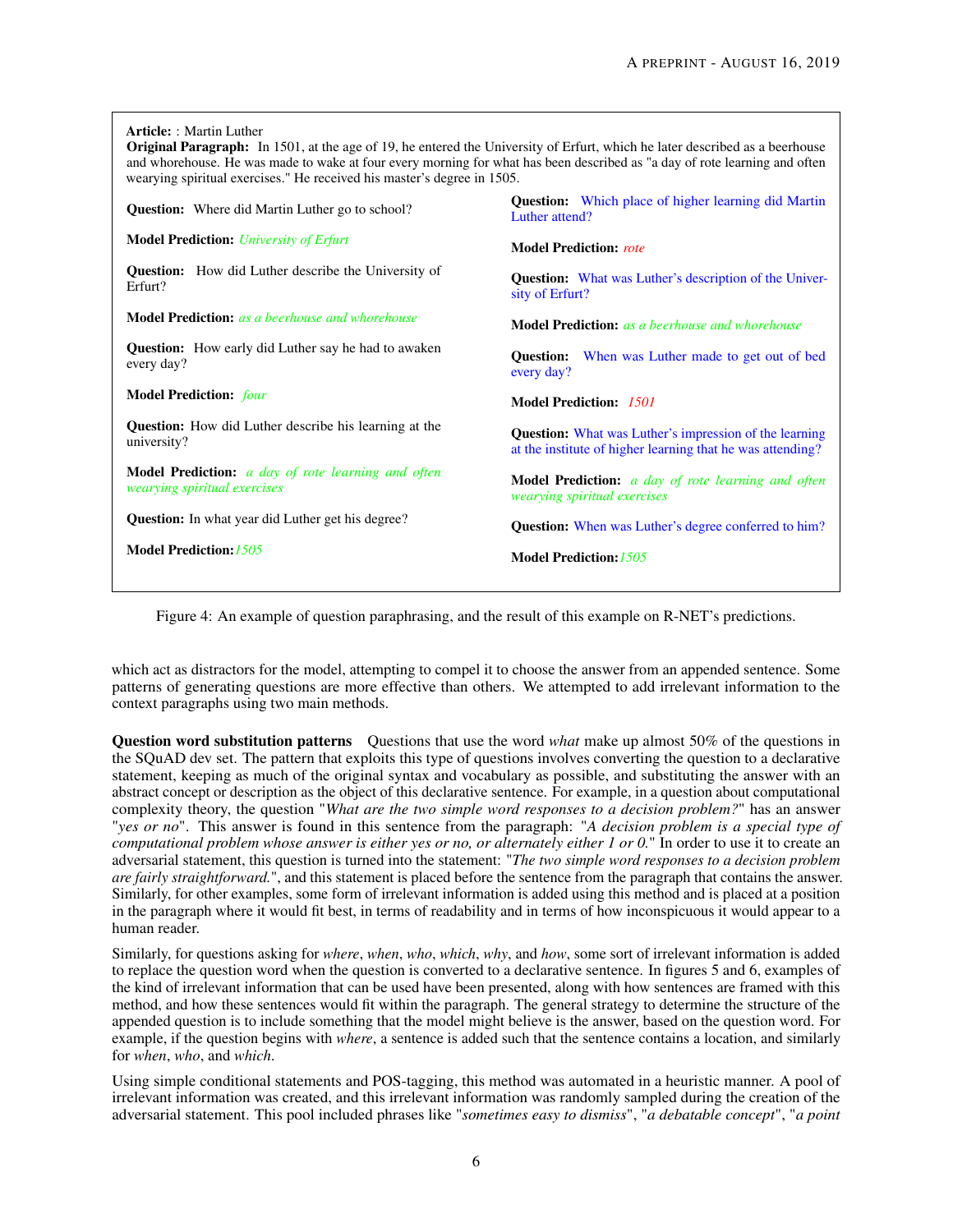

Figure 5: An example of a way to add irrelevant information to the paragraph, by rephrasing the question into a statement with similar syntax, but with different content such that it fits into the paragraph coherently, without altering the meaning of the paragraph.

*that is important to discuss*", and so on. For simplicity, this automated method only consider questions that begin with the words *what*, *who*, *which*, *when*, and *where*, and ignores all other questions. It should be noted that even if the question has one of the above-mentioned question words as the primary interrogative pronoun but does not begin with the question word, then it is still ignored. For instance, this question would be ignored when generating an adversarial statement: "*In the United States the UMC ranks as the largest what?*" Similarly, a pool of random dates and other words corresponding to the word *when* were created. Some examples include "*1911*", "*that summer*", and "*July*". To generate words for the word *where*, names of countries were generated at random using PyPi's country-list package. For questions beginning with *who*, a random named entity from the context paragraph was chosen, and a sentence was framed using the same syntax and vocabulary from the question, using a pool of distractor clauses, like "*thought about*", "*contemplated*", and so on, such that the added sentence did not contradict the information in the paragraph. For example, the question "*Who was this season's NFL MVP?*" would be converted to "*Denver was interested in this season's NFL MVP.*", where "*Denver*" is a random named entity from the context paragraph, "*interested in*" is from the pool of distractor clauses, and the rest of the sentence is from the question itself. In the automated method, the generated sentence was added into the context paragraph either before or after the sentence that contains the answer to the accompanying question using a heuristic method that chooses the position based on which placement position was located closest to the answer in the sentence, but random placement before or after the sentence could also have been used instead.

Using this automated method resulted in a lot of additional sentences within each paragraph, which affected the readability of the passage by humans, due to the fact that most questions began with the above-mentioned question words, and that each paragraph had four to five questions. This often led to paragraphs like the one in Figure 7, which is increasingly more confusing and ungrammatical than the original paragraph but is still answerable by human evaluation. Furthermore, the generated adversarial dataset was not strictly constrained to be grammatically correct. Some heuristics were used to keep the majority of the sentences roughly grammatically correct. When tested on a sample of 4070 paragraphs, where each question that is not ignored contributes to an adversarial sentence in the paragraph, the EM and F1 accuracy of BERT drop by about 12 points, while that of R-NET drops by about 11 points.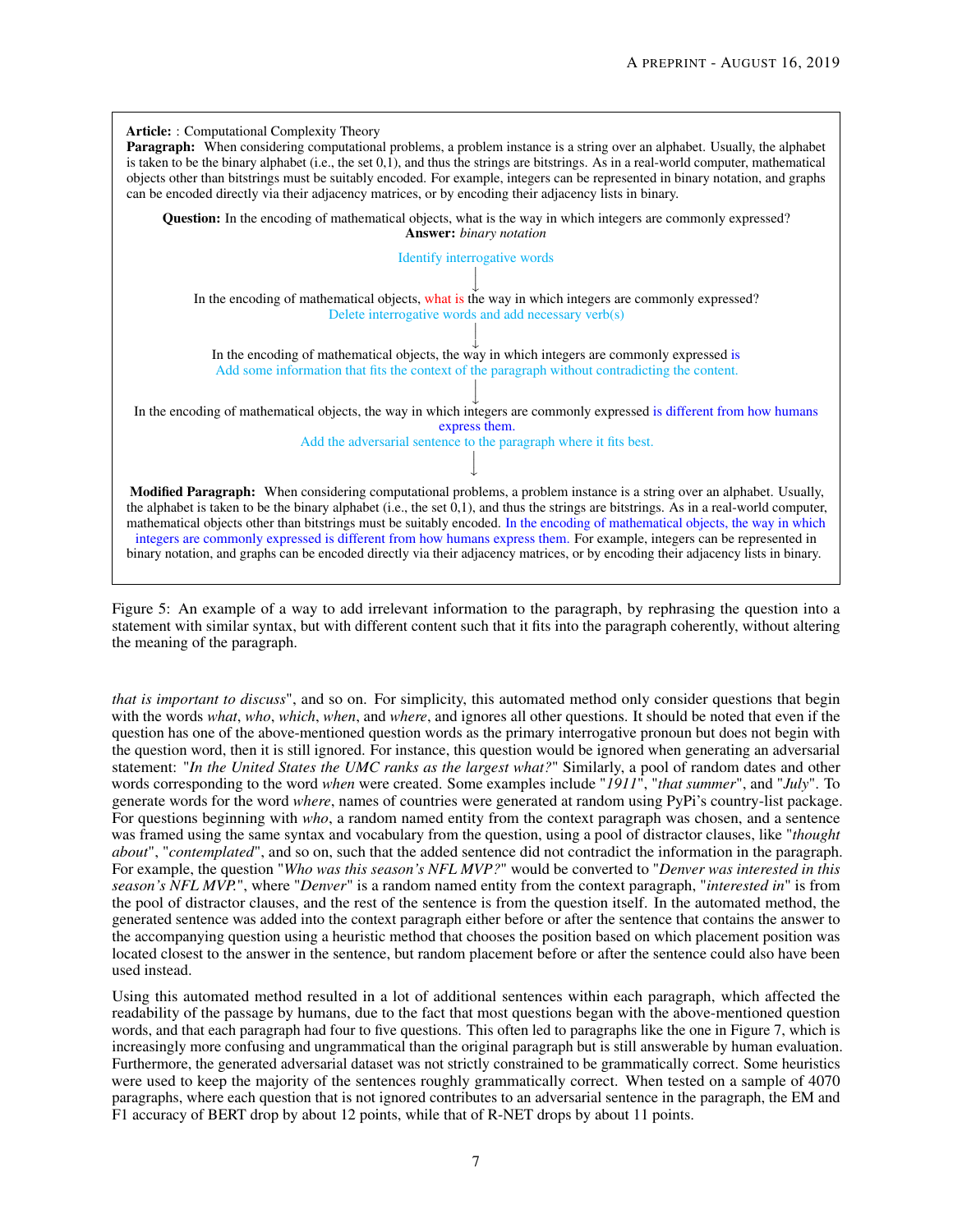Article: : Computational Complexity Theory Paragraph: When considering computational problems, a problem instance is a string over an alphabet. The name of the alphabet that is most commonly used in a problem instance is related to a different base of numbering systems. Usually, the alphabet is taken to be the binary alphabet (i.e., the set 0,1), and thus the strings are bitstrings. As in a real-world computer, mathematical objects other than bitstrings must be suitably encoded. In the encoding of mathematical objects, the way in which integers are commonly expressed is different from how humans express them. For example, integers can be represented in binary notation, and graphs can be encoded directly via their adjacency matrices, or by encoding their adjacency lists in binary. One way in which graphs can be encoded is unintuitive.

Question: What is the name of the alphabet that is most commonly used in a problem instance? Original Prediction: *binary alphabet* Prediction under adversary: *related to a different base of numbering systems*

Question: In the encoding of mathematical objects, what is the way in which integers are commonly expressed? Original Prediction: *binary notation* Prediction under adversary: *different*

Question: What is one way in which graphs can be encoded? Original Prediction: *adjacency matrices* Prediction under adversary: *unintuitive*

Figure 6: An example that demonstrates a way to add irrelevant information to the paragraph, by rephrasing the question into a statement with similar syntax, but with different content such that it fits into the paragraph coherently, without altering the meaning of the paragraph. The figure shows a comparison between the original prediction by the BERT model and its prediction under the adversary.

Both models are fairly robust to this adversarial dataset. They are able to identify what to search for in the paragraph despite the presence of the distractor sentences, most likely due to the attention mechanisms used in both the models. The reason for the success of some of the examples in this dataset on both the models could be due to their the overly stable nature of the models.

A modification that would improve readability and cohesion of the passage would be to only use one question per paragraph to add a sentence to the passage. However, when this method was attempted on the same 4070 paragraphs, the EM and F1 accuracy of BERT dropped only by 1.4%. The most likely reason for this is that the question to be converted to a statement was chosen randomly from the list of accompanying questions for each paragraph. If this method was modified to greedily choose questions that result in a drop in accuracy, similar to the way the AddSent adversarial dataset was created, it should be able to decrease the accuracy to a greater extent than 1.4%. It should be noted that in the official AddSent implementation, only one question was used to create the distractor sentence, and in the evaluation of the results, all the other questions were deleted. If all the original questions were retained in the dev set, the accuracy drop would be significantly lower.

To solve the cohesion and readability issues, this method can also be performed manually, which results in far more readable paragraphs, because the adversarial sentences can be adjusted based on context. When tested on a small sample of paragraphs, the manual implementation of this method resulted in a 13 point decrease in EM and F1 scores on the BERT model, which is a slightly larger drop than that of the automated method. In this method, the adversarial sentences appended to the paragraph are much more inconspicuous to the human reader compared to the automated method, which makes it a more effective kind of adversarial attack.

Table 4: The accuracies of the models under the original samples and adversarially modified samples with the automated method that uses the question words substitution patterns.

| Model Performance when adding irrelevant information to the context paragraph (automated) |       |        |                                                             |        |
|-------------------------------------------------------------------------------------------|-------|--------|-------------------------------------------------------------|--------|
| Model                                                                                     |       |        | EM Score on EM Score on F1 Score on F1 Score on             |        |
|                                                                                           |       |        | original sam- the adversarial original sam- the adversarial |        |
|                                                                                           | ple   | sample | ple                                                         | sample |
| $R-NET$                                                                                   | 70.60 | 61.30  | $78.\overline{55}$                                          | 67.71  |
| <b>BERT</b>                                                                               | 80.90 | 68.96  | 88.28                                                       | 76.78  |

AddExtraneous: A Context-based addition of irrelevant information Our AddExtraneous method is inspired by the AddSent method by Jia and Liang. This method uses the context of the information in the paragraph to add some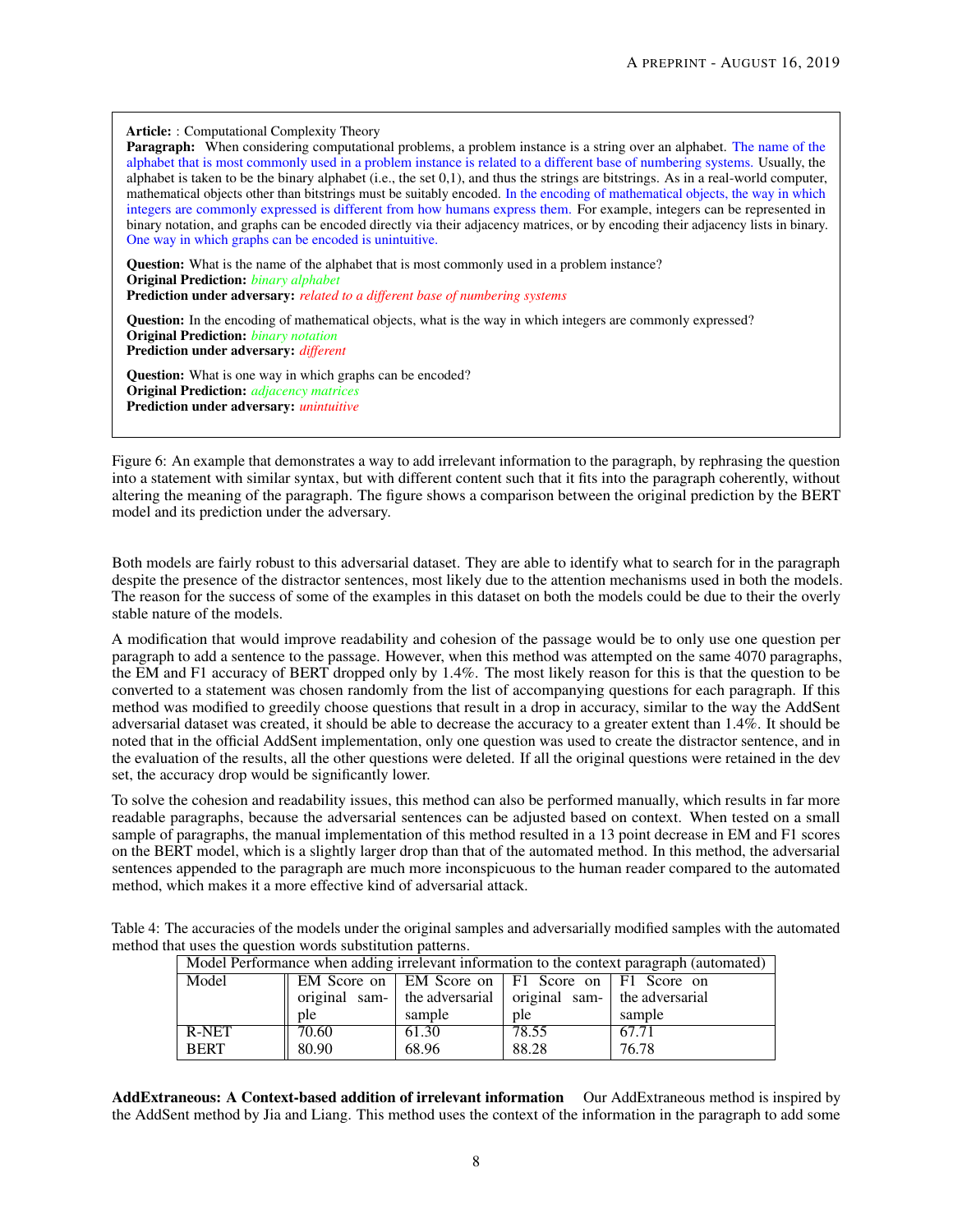#### Article: : Super Bowl 50

Paragraph: The seed that was the Carolina Panthers was well-known. The seed that was the Denver Broncos was debatable. For the third straight season, the number one seeds from both conferences met in the Super Bowl. The team in super bowl 50 that had a 15-1 record are difficult to comprehend. The Carolina Panthers became one of only ten teams to have completed a regular season with only one loss, and one of only six teams to have acquired a 15–1 record, while the Denver Broncos became one of four teams to have made eight appearances in the Super Bowl. The number of times the Denver Broncos played in a super bowl by the time they reached super bowl 50 was fairly straightforward. The last super bowl the broncos participated in was important to note. The Broncos made their second Super Bowl appearance in three years, having reached Super Bowl XLVIII, while the Panthers made their second Super Bowl appearance in franchise history, their other appearance being Super Bowl XXXVIII. The first super bowl that the carolina panthers played in was different depending on who is asked. Coincidentally, both teams were coached by John Fox in their last Super Bowl appearance prior to Super Bowl 50.

Question: Who coached each Super Bowl 50 participant in their most recent Super Bowl appearance prior to Super Bowl 50? Original Prediction: *John Fox* Prediction under adversary: *John Fox*

Question: Which team in Super Bowl 50 had a 15-1 record?

Original Prediction: *Carolina Panthers* Prediction under adversary: *Carolina Panthers*

Question: What was the last Super Bowl the Broncos participated in? Original Prediction: *Super Bowl XLVIII* Prediction under adversary: *Super Bowl XLVIII*

Question: What seed was the Carolina Panthers? Original Prediction: *number one* Prediction under adversary: *The seed that was the Denver Broncos*

**Question:** What seed was the Denver Broncos? Original Prediction: *number one* Prediction under adversary: *Carolina Panthers was well-known*

Figure 7: An example of a heuristic, automated method to add irrelevant information to the paragraph, by rephrasing the question into a statement with similar syntax, but with different context, by placing it at a location close to where the original answer was found. The figure shows a comparison between the original prediction by the BERT model and its prediction under the adversary on five out of eighteen questions associated with this context paragraph. The automated method makes some minor grammatical errors, and the drop in general coherency of the passage makes the added sentences quite conspicuous from the rest of the context paragraph.

irrelevant information that targets a specific question, in a manner that reuses the vocabulary in the question, without contradicting the paragraph. The added sentence does not necessarily need to have similar syntax to the question, but as far as possible, it attempts to retain the original syntax. It is appended to a location in the paragraph where it would fit the most, and in some cases, it does not even have to be a separate sentence, but rather an extension of an existing sentence. Since this method is context-based, it is performed manually.

To perform this method, a question from the paragraph is transformed into a statement using a variety of sentence structures. The transformed statement is made to have an incorrect answer, such that the modified statement directly contradicts what has been stated in the paragraph. This modified sentence is then qualified using some distractor clauses like "*thought about*", "*was going to*", and so on. Then, depending on whether the sentence still contradicts the context paragraph or if the sentence is ambiguous, some clause is added to the end of the statement, such that it nullifies the verb within the part of the sentence that used to contain the contradiction, without the use of the word *"*not" as far as possible. The resulting sentence thus does not contradict the context paragraph and should fit into the paragraph cohesively. This method is demonstrated in Figures 8, 9, 10, and 11. Although the method requires some creativity in terms of style of sentence generation, no prior knowledge of the context domain is required. Furthermore, for questions that are very simple in their structure, or for questions that cannot be transformed without introducing absurdity, the question word substitution patterns can be used manually.

This method has proven to be very effective in reducing the accuracy of both the BERT and R-NET models. On a sample of 40 paragraphs, this method resulted in a roughly 28 point and 35 point drop in EM and F1 scores respectively for BERT, and a roughly 32 point and 34 point drop in EM and F1 accuracy respectively for R-NET.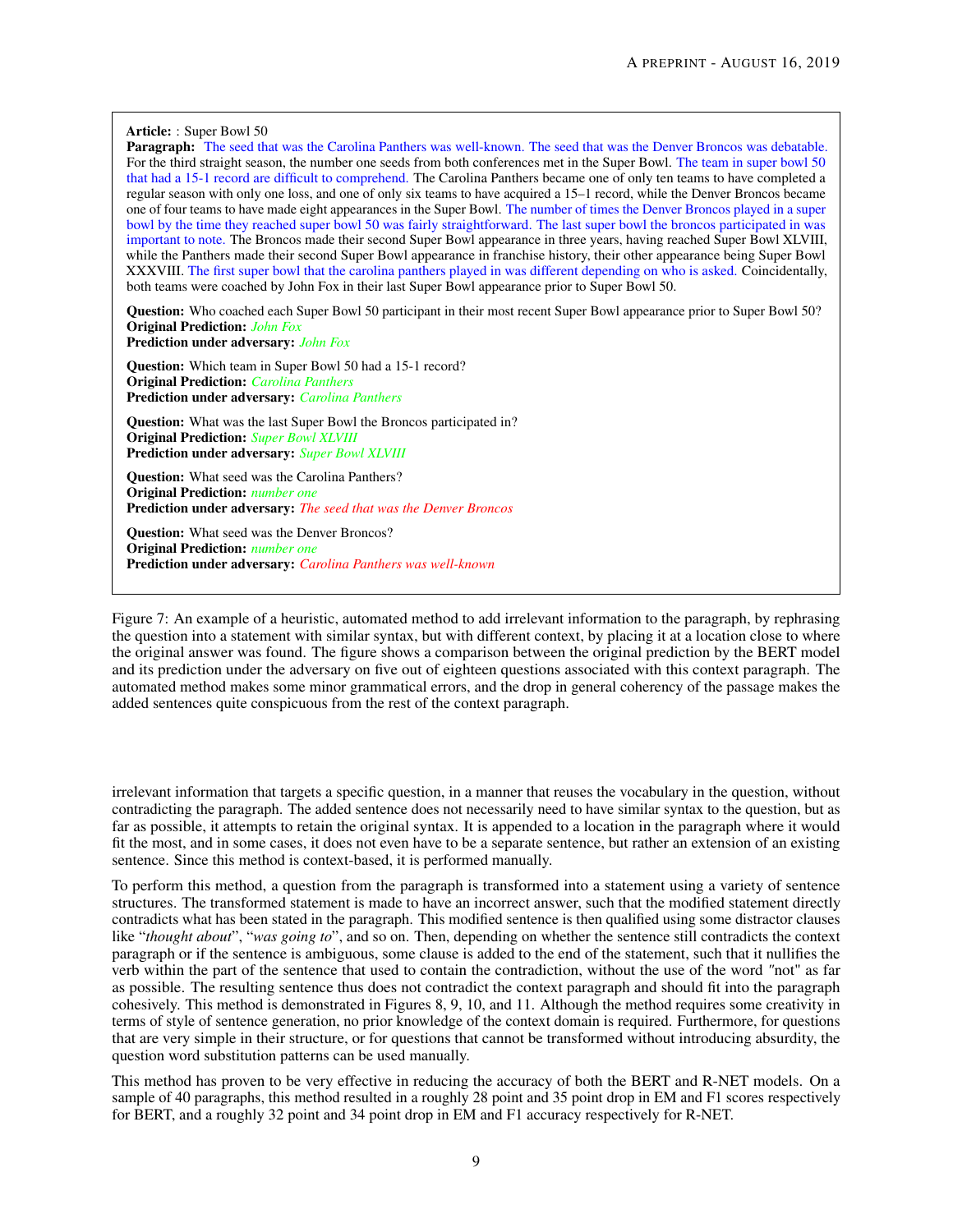

Figure 8: An example of the AddExtraneous method.

AddExtraneous is very effective against both R-NET and BERT because it, like AddSent, exploits the difficulty that these models face with differentiating between referring to (or discussing) a fact and stating the fact outright within a sentence. This explains why they are unable to answer the questions in Figures 9, 10 and 11. For instance, the models misconstrue the sentence "*Wesley wanted to appoint his cousin as bishop in 1784, but the circumstances forbade him from doing so.*", from Figure 10, as having stated that Wesley had appointed his cousin as bishop. The models are not able to understand the connotations of "*but the circumstances forbade him from doing so*", which explains why it picks the answer from the phrase preceding it. For many of the examples that were tested, the models seem to have trouble with choosing an answer from among the sentence that states the fact that has been asked for in the question, and the sentence that talks about what has been asked for in the question. It appears that in these situations, the models often choose the sentence that has more words in common with the question or the sentence that has a syntax closer to the question. For example, in Figure 11, to answer the question "*Where did Luther go to school?*", the correct answer is within the sentence "*In 1501, at the age of 19, he entered the University of Erfurt, which he later described as a beerhouse and whorehouse.*", but the models choose the answer from the sentence "*Martin Luther wanted to go to Harvard University.*" As explained above, the models seem to be unable to understand the connotations of the phrase "*wanted to*", and thus choose the answer "*Harvard University*" from the sentence, presumably because the sentence is syntactically closer to the original question.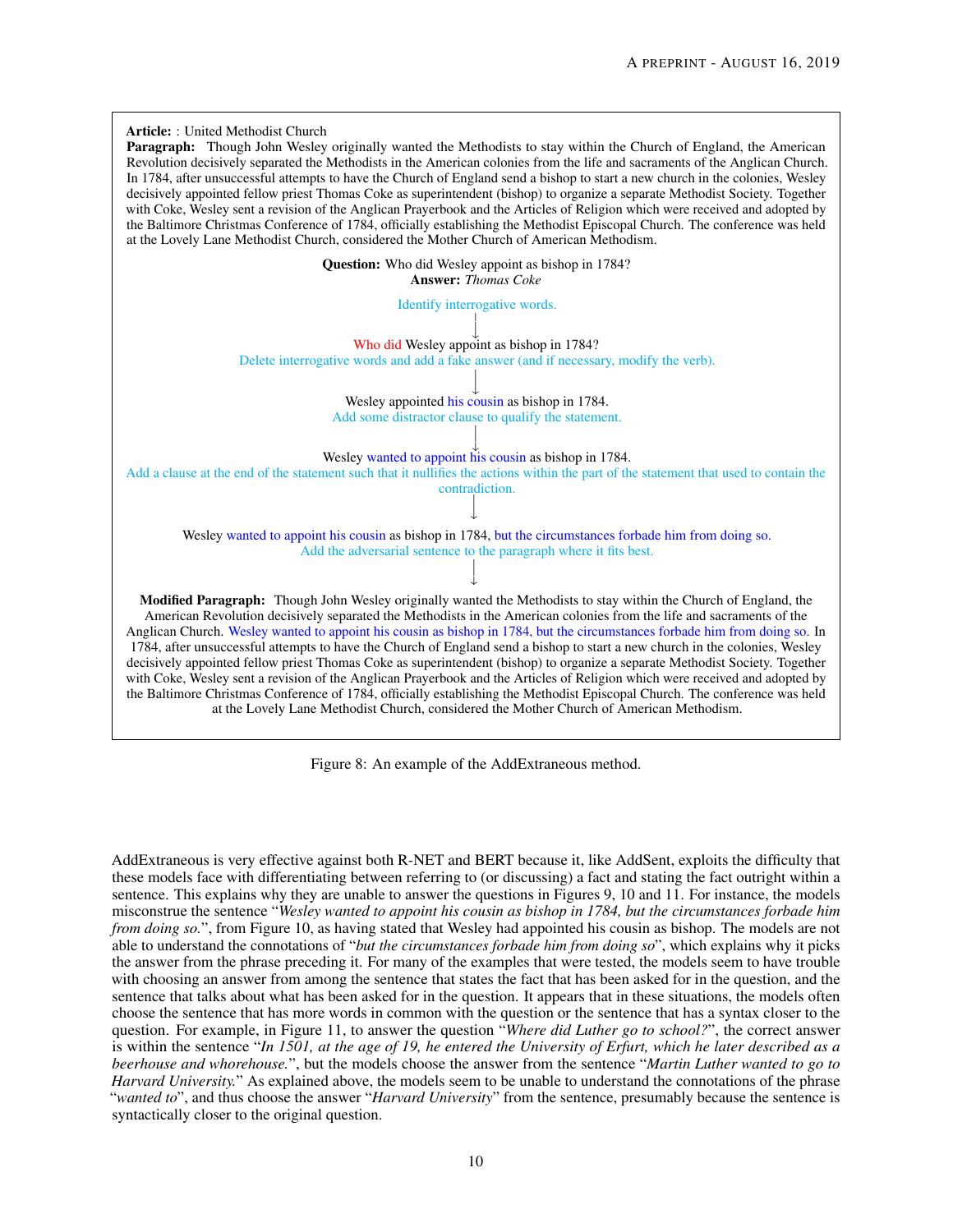#### Article: : French and Indian War

Paragraph: In Europe, the North American theater of the Seven Years' War usually is not given a separate name. The entire international conflict is known as the Seven Years' War. "Seven Years" refers to events in Europe, from the official declaration of war in 1756 to the signing of the peace treaty in 1763. These dates do not correspond with the fighting on mainland North America, where the fighting between the two colonial powers was largely concluded in six years, from the Battle of Jumonville Glen in 1754 to the capture of Montreal in 1760. Montreal was to be captured in 1759, but due to the opposition, it took an extra year. Despite contrary belief, the fighting in the Seven Years' War was not waged for seven years.

Question: How long did the fighting last in Seven Years War? Original Prediction: *six years* Prediction under adversary: *seven years*

Question: When was Montreal captured? Original Prediction: *1760* Prediction under adversary: *1759*

Figure 9: An example of the type of adversarial modifications that are made using the AddExtraneous method. The figure shows a comparison between the original prediction made by the BERT model, and its prediction under the adversary.

#### Article: : United Methodist Church

Paragraph: Though John Wesley originally wanted the Methodists to stay within the Church of England, the American Revolution decisively separated the Methodists in the American colonies from the life and sacraments of the Anglican Church. Wesley wanted to appoint his cousin as bishop in 1784, but the circumstances forbade him from doing so. In 1784, after unsuccessful attempts to have the Church of England send a bishop to start a new church in the colonies, Wesley decisively appointed fellow priest Thomas Coke as superintendent (bishop) to organize a separate Methodist Society. Together with Coke, Wesley sent a revision of the Anglican Prayerbook and the Articles of Religion which were received and adopted by the Baltimore Christmas Conference of 1784, officially establishing the Methodist Episcopal Church. The conference was held at the Lovely Lane Methodist Church, considered the Mother Church of American Methodism.

Question: Who did Wesley appoint as bishop in 1784? Original Prediction: *Thomas Coke* Prediction under adversary: *his cousin*

Figure 10: An example of the type of adversarial modifications that are made using the AddExtraneous method. The figure shows a comparison between the original prediction made by the BERT model, and its prediction under the adversary.

This sort of overly stable nature seems to be a problem with many other NLP models including commercial virtual assistants like Sir and Google Assistant. Currently this seems to be one of the hurdles that is preventing NLP models from dealing with language in a more human-like manner.

| Model Performance when adding irrelevant information to the context paragraph using AddExtraneous (manual) |        |                                                                                            |        |               |
|------------------------------------------------------------------------------------------------------------|--------|--------------------------------------------------------------------------------------------|--------|---------------|
| Model                                                                                                      |        | EM Score on original   EM Score on the ad-   F1 Score on original   F1 Score on the adver- |        |               |
|                                                                                                            | sample | versarial sample                                                                           | sample | sarial sample |
| R-NET                                                                                                      | 68.213 | 36.167                                                                                     | 79.626 | 43.929        |
| <b>BERT</b>                                                                                                | 73.592 | 45.750                                                                                     | 87.321 | 52.018        |

Table 5: The accuracies of the models under the original samples and adversarially modified samples using the AddExtraneous method of adding irrelevant information to the context paragraph.

#### 3.4 Adversarial Training

Adversarial Training was not performed since the manually generated adversarial datasets are too small. The automatically generated dataset from the question word substitution method was not used for adversarial training because the pools of irrelevant data that were added were finite and limited, given that they were created to handle examples with no finetuning for the context of the paragraph. They would most likely have resulted in the model merely ignoring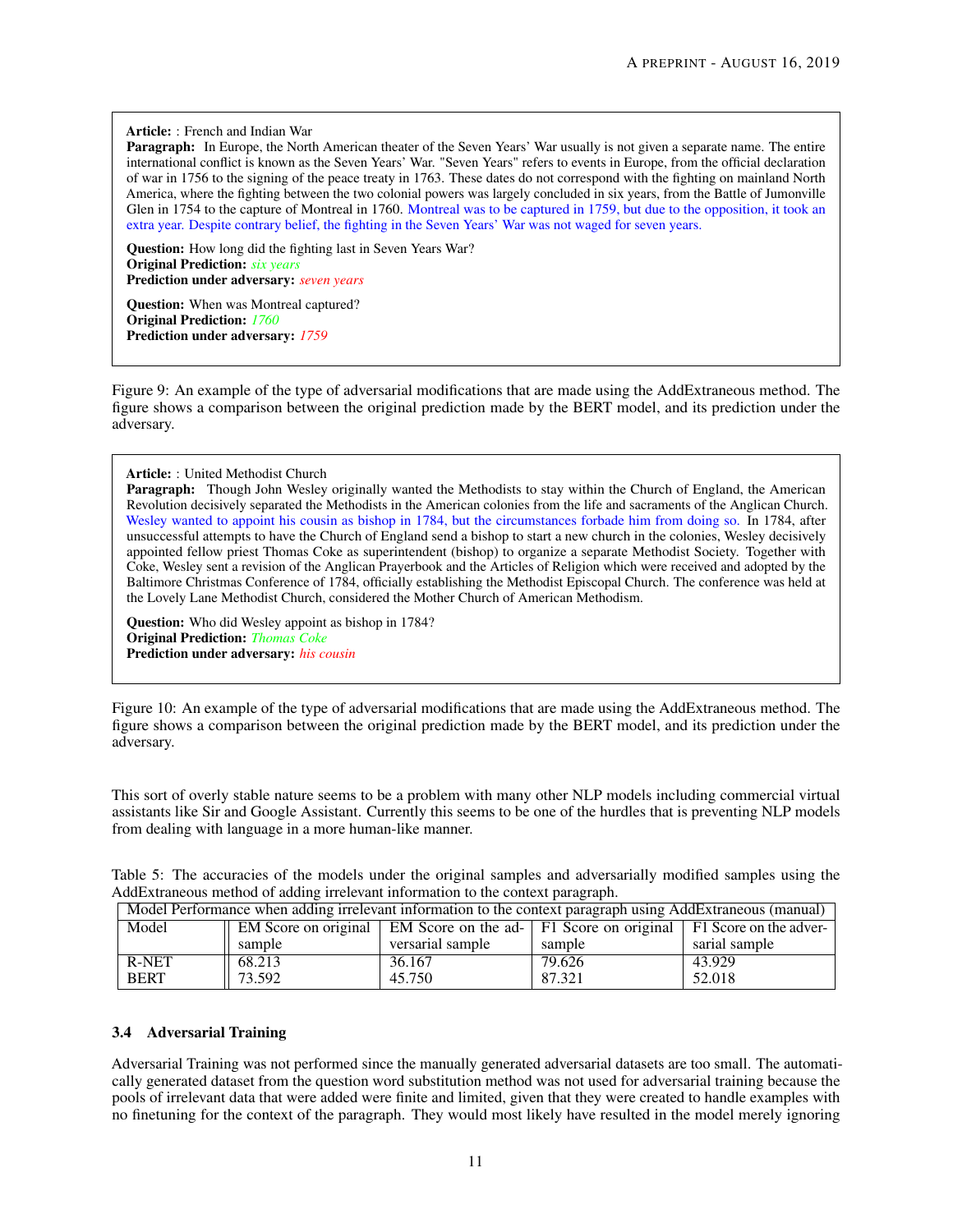Article: : Martin Luther Paragraph: Martin Luther wanted to go to Harvard University. In 1501, at the age of 19, he entered the University of Erfurt, which he later described as a beerhouse and whorehouse. He was made to wake at four every morning for what has been described as "a day of rote learning and often wearying spiritual exercises." He received his Master's degree in 1505.

Question: Where did Martin Luther go to school? Original Prediction: *University of Erfurt* Prediction under adversary: *Harvard University*

Figure 11: An example of the type of adversarial modifications that are made using the AddExtraneous method. The figure shows a comparison between the original prediction made by the BERT model, and its prediction under the adversary.

the phrases from the finite pools of irrelevant data, and thus, would not be able to handle more difficult adversarial examples like the ones created by AddAny or AddExtraneous.

# 4 Related Work

The oversensitive nature of Computer Vision models was exploited by Goodfellow et al [\[5\]](#page-11-4), using the Fast Gradient Sign Method (FGSM). This involved adding generated noise to the images to perturb the image, resulting in an incorrect prediction of the model.

In the field of Natural Language Processing, a variant of FGSM was explored by Papernot et al [\[21\]](#page-12-11), which adjusted the method to handle the discrete nature of text data. It successfully performed adversarial attacks on a sentiment analysis task by replacing words from movie reviews with other words from the word embedding space, such that the signed difference of the word embedding of the original word and the word embedding of the replaced word was closest to the model's Jacobian tensor with respect to the original word embedding, in terms of Euclidean distance.

With regards to Machine Reading Comprehension, Jia and Liang [\[1\]](#page-11-0) presented the AddSent and AddAny methods (among other methods), the details of which, have been explained earlier. Wang and Bansal [\[3\]](#page-11-2) presented AddSentDiverse, a modification of the AddSent algorithm, that randomizes sentence placement within the context paragraph.

More general strategies for adversarial example generation have been surveyed by Belinkov and Glass [\[6\]](#page-11-5), Wang et al [\[7\]](#page-11-6) and Zhang et al [\[8\]](#page-11-7).

# **References**

- <span id="page-11-0"></span>[1] Robin Jia and Percy Liang. Adversarial examples for evaluating reading comprehension systems. *CoRR*, abs/1707.07328, 2017.
- <span id="page-11-1"></span>[2] Pranav Rajpurkar, Jian Zhang, Konstantin Lopyrev, and Percy Liang. Squad: 100, 000+ questions for machine comprehension of text. *CoRR*, abs/1606.05250, 2016.
- <span id="page-11-2"></span>[3] Yicheng Wang and Mohit Bansal. Robust machine comprehension models via adversarial training. *CoRR*, abs/1804.06473, 2018.
- <span id="page-11-3"></span>[4] Christian Szegedy, Wojciech Zaremba, Ilya Sutskever, Joan Bruna, Dumitru Erhan, Ian Goodfellow, and Rob Fergus. Intriguing properties of neural networks. In *International Conference on Learning Representations*, 2014.
- <span id="page-11-4"></span>[5] Ian Goodfellow, Jonathon Shlens, and Christian Szegedy. Explaining and harnessing adversarial examples. In *International Conference on Learning Representations*, 2015.
- <span id="page-11-5"></span>[6] Yonatan Belinkov and James R. Glass. Analysis methods in neural language processing: A survey. *CoRR*, abs/1812.08951, 2018.
- <span id="page-11-6"></span>[7] Wenqi Wang, Benxiao Tang, Run Wang, Lina Wang, and Aoshuang Ye. A survey on adversarial attacks and defenses in text. *CoRR*, abs/1902.07285, 2019.
- <span id="page-11-7"></span>[8] Wei Emma Zhang, Quan Z. Sheng, and Ahoud Abdulrahmn F. Alhazmi. Generating textual adversarial examples for deep learning models: A survey. *CoRR*, abs/1901.06796, 2019.
- <span id="page-11-8"></span>[9] Christiane Fellbaum, editor. *WordNet: an electronic lexical database*. MIT Press, 1998.